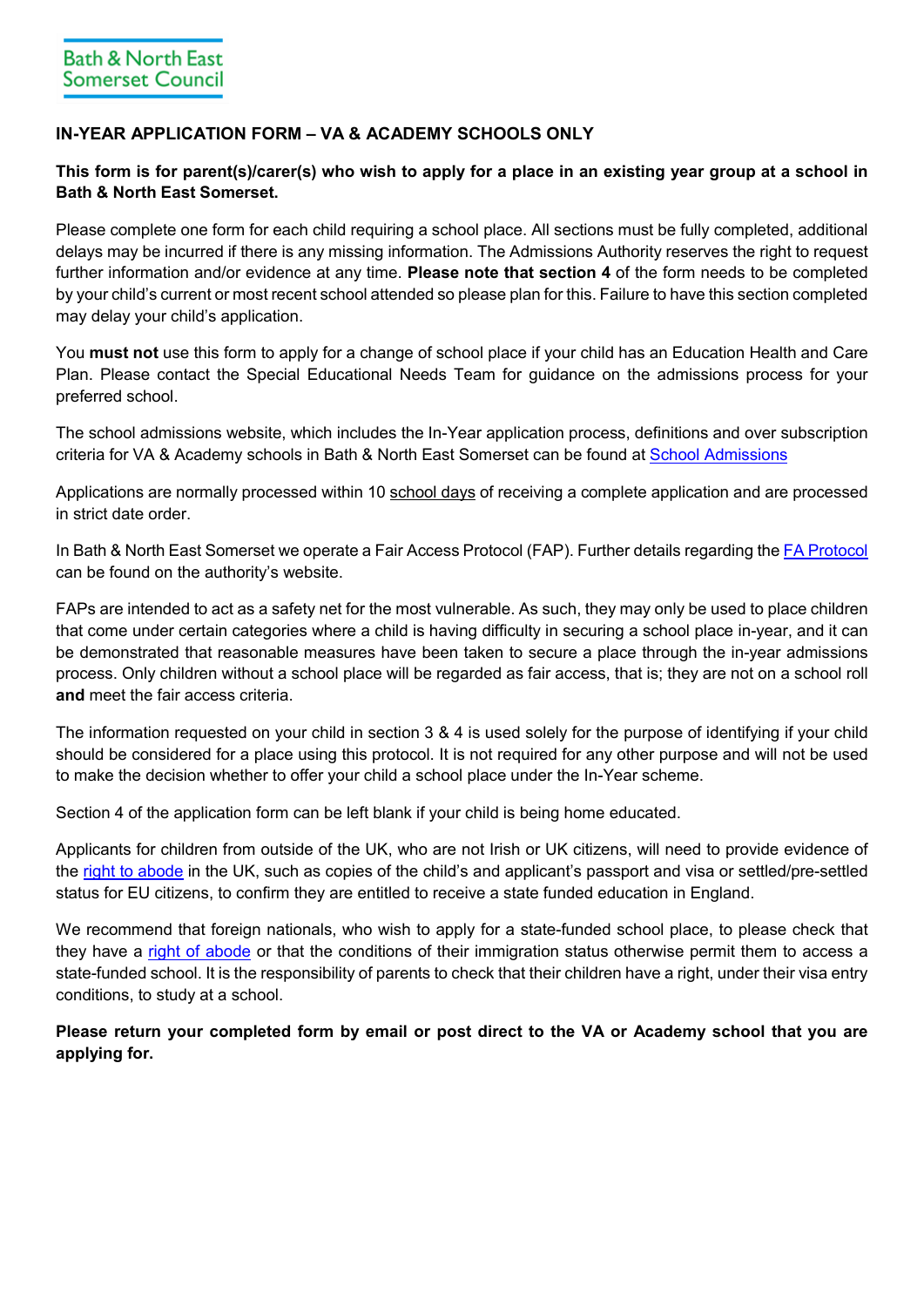| SECTION 1 - Child Details: You should enter your child's legal surname and first/middle name(s) as they appear on<br>his/her birth certificate, unless the child's name has been legally changed |                 |       |                 |      |  |
|--------------------------------------------------------------------------------------------------------------------------------------------------------------------------------------------------|-----------------|-------|-----------------|------|--|
| <b>First Name</b>                                                                                                                                                                                |                 |       |                 |      |  |
| <b>Middle Name(s)</b>                                                                                                                                                                            |                 |       |                 |      |  |
| <b>Last Name</b>                                                                                                                                                                                 |                 |       |                 |      |  |
| Date of Birth                                                                                                                                                                                    | Day             | Month |                 | Year |  |
| Gender                                                                                                                                                                                           | Male or Female? |       |                 |      |  |
| <b>Home Address</b>                                                                                                                                                                              |                 |       |                 |      |  |
|                                                                                                                                                                                                  |                 |       | <b>Postcode</b> |      |  |

### **Moving Address - Please complete this section only if you are moving address**

You **WILL** need to provide documentary evidence of your new address for this to be considered. **In all cases, it is your responsibility to confirm that the LA has received the documentary evidence.** For further information refer to the Admissions Booklet which can be found at **School Admissions**.

| <b>New Address</b> |     |  |       |                 |      |  |  |
|--------------------|-----|--|-------|-----------------|------|--|--|
|                    |     |  |       | <b>Postcode</b> |      |  |  |
| Date of Move       | Day |  | Month |                 | Year |  |  |

| Is this child currently on roll at a school?                                                                                                                                                                |            | Yes $\square$ | No $\square$ |
|-------------------------------------------------------------------------------------------------------------------------------------------------------------------------------------------------------------|------------|---------------|--------------|
| If Yes, give name of current school                                                                                                                                                                         |            |               |              |
| If No, give name of previous school and last date on school roll:                                                                                                                                           |            |               |              |
| Is this child currently being home educated?                                                                                                                                                                |            | Yes $\Box$    | No $\square$ |
| If Yes, please give date home education arrangement started & also,<br>if appropriate, details of any previous school attended:                                                                             |            |               |              |
| Are you a UK service personnel (or crown service) family returning from overseas with a<br>confirmed posting to the area? If Yes, please provide proof of your Posting to the area with<br>the application. | Yes $\Box$ | No $\Box$     |              |
| Is this child currently living in the UK?                                                                                                                                                                   |            | Yes $\square$ | No $\square$ |
| If you have indicated No, is this child a British Citizen?                                                                                                                                                  |            | Yes $\Box$    | No $\square$ |
| Or if you have indicated No and they are not a British Citizen, do they have the right to<br>abode in the UK?                                                                                               |            | Yes $\Box$    | No $\square$ |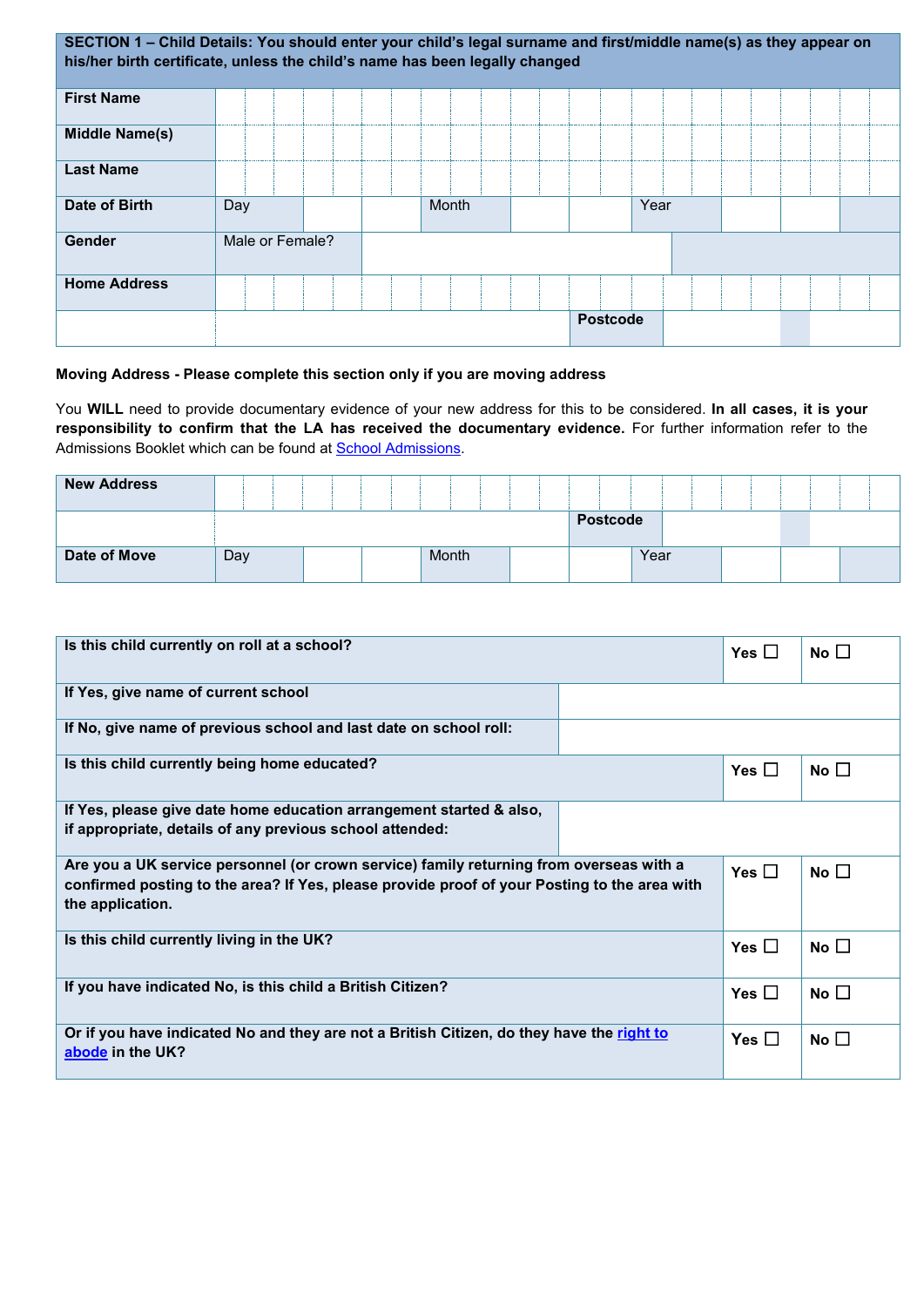| Is the child "looked after" by a Local Authority? (Sometimes referred to as "being in care")                                                           | Yes $\Box$ | No $\square$ |           |  |  |  |  |  |
|--------------------------------------------------------------------------------------------------------------------------------------------------------|------------|--------------|-----------|--|--|--|--|--|
| A Looked After Child is a child who is in the care of a local authority or provided with accommodation by that local                                   |            |              |           |  |  |  |  |  |
| authority. If you are applying on behalf of such a child, please tick the YES box                                                                      |            |              |           |  |  |  |  |  |
| If YES, which Local Authority?                                                                                                                         |            |              |           |  |  |  |  |  |
| Name & Contact Number for Social Worker                                                                                                                |            |              |           |  |  |  |  |  |
| Is the child a *Previously looked after child? i.e. immediately after being looked after                                                               |            | Yes $\Box$   | No $\Box$ |  |  |  |  |  |
| became subject to an adoption, child arrangement or special guardianship order. Including<br>Internationally Adopted Previously Looked After Children. |            |              |           |  |  |  |  |  |
|                                                                                                                                                        |            |              |           |  |  |  |  |  |
| If YES, please state under which category they fall within. Adoption $\Box$ Care Arrangement order $\Box$ Special                                      |            |              |           |  |  |  |  |  |
| Guardianship order $\Box$ *Documentation will need to be provided as proof of care status. In all cases, it is your                                    |            |              |           |  |  |  |  |  |
| responsibility to confirm that the LA has received the documentary evidence.                                                                           |            |              |           |  |  |  |  |  |

| <b>SECTION 2- Preferred School and Reasons for Preference</b>                                                                                                                                                                        |  |                            |  |  |  |  |  |  |  |
|--------------------------------------------------------------------------------------------------------------------------------------------------------------------------------------------------------------------------------------|--|----------------------------|--|--|--|--|--|--|--|
| When completing your preferred school if there is more than one school with the same name please also include the                                                                                                                    |  |                            |  |  |  |  |  |  |  |
| area in which the school is situated.                                                                                                                                                                                                |  |                            |  |  |  |  |  |  |  |
| My 1 <sup>st</sup> Preference school is:                                                                                                                                                                                             |  |                            |  |  |  |  |  |  |  |
| Date the place is required                                                                                                                                                                                                           |  | In which Year group is the |  |  |  |  |  |  |  |
| (Day/Month/Year)                                                                                                                                                                                                                     |  | place required?            |  |  |  |  |  |  |  |
| <b>Reasons for preference</b>                                                                                                                                                                                                        |  |                            |  |  |  |  |  |  |  |
| You should read the school's admission criteria for details of any supporting evidence that may be required. If<br>applicable, a supplementary information form (SIF) will be available from the schools direct or on their website. |  |                            |  |  |  |  |  |  |  |

| SIBLING Details - Complete if this child has a brother or sister at the school you are applying for. |     |                 |  |  |       |  |  |                 |      |  |  |  |  |
|------------------------------------------------------------------------------------------------------|-----|-----------------|--|--|-------|--|--|-----------------|------|--|--|--|--|
| <b>First Name</b>                                                                                    |     |                 |  |  |       |  |  |                 |      |  |  |  |  |
| <b>Middle Name(s)</b>                                                                                |     |                 |  |  |       |  |  |                 |      |  |  |  |  |
| <b>Last Name</b>                                                                                     |     |                 |  |  |       |  |  |                 |      |  |  |  |  |
| Date of Birth                                                                                        | Day |                 |  |  | Month |  |  |                 | Year |  |  |  |  |
| Gender                                                                                               |     | Male or Female? |  |  |       |  |  |                 |      |  |  |  |  |
| <b>Home Address</b>                                                                                  |     |                 |  |  |       |  |  |                 |      |  |  |  |  |
|                                                                                                      |     |                 |  |  |       |  |  | <b>Postcode</b> |      |  |  |  |  |
| <b>Current School</b>                                                                                |     |                 |  |  |       |  |  |                 |      |  |  |  |  |

**Member of Staff - Complete this section if the child has a parent who is a member of staff at the school you are applying for. This is only relevant for schools that have children of staff as part of their oversubscription policy. Please see the school's admissions policy and definition of a member of staff.**

Staff Member Name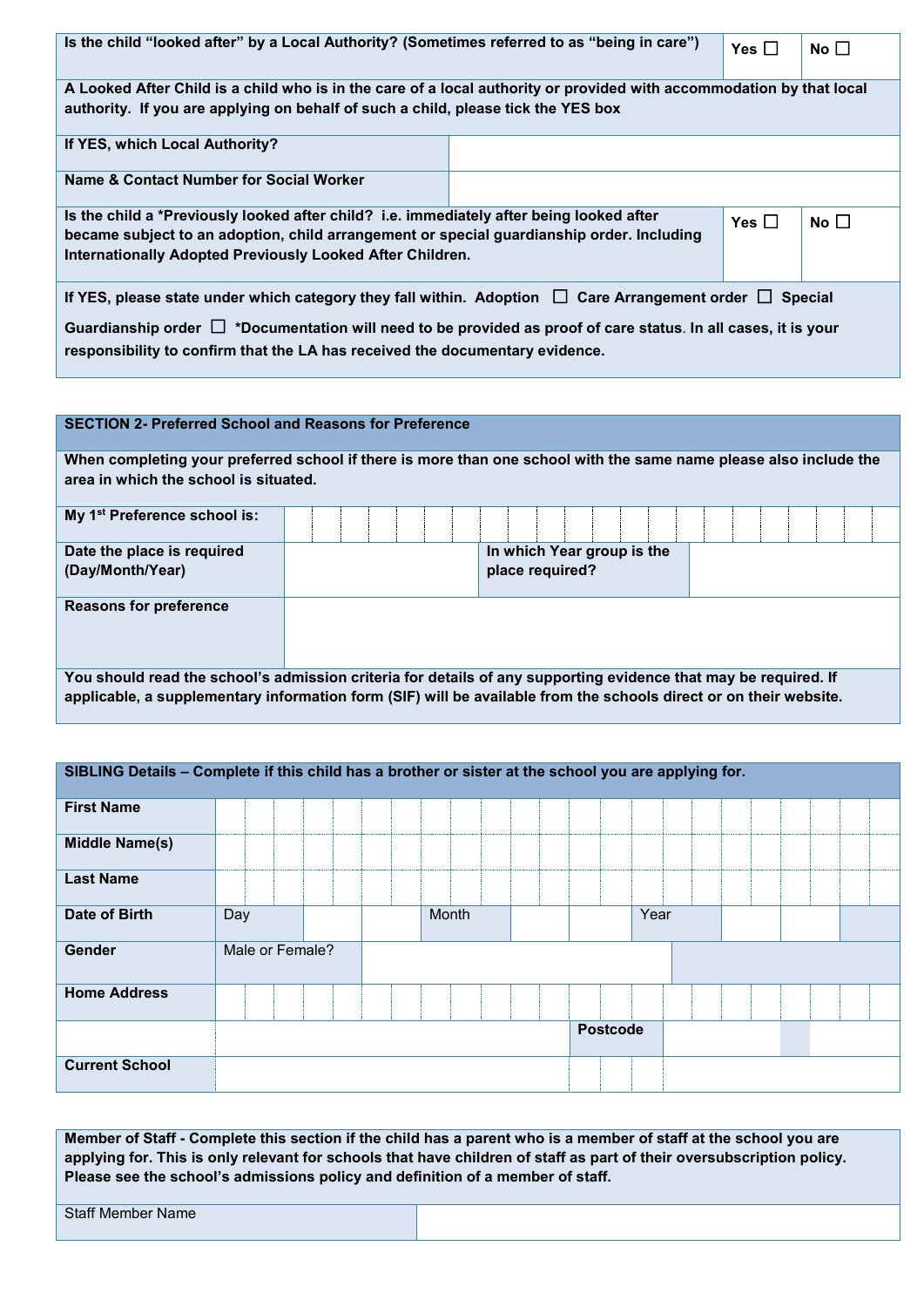| <b>SECTION 3 - To be completed by Applicant</b>                                                     |               |              |  |
|-----------------------------------------------------------------------------------------------------|---------------|--------------|--|
| Please state the child's attendance figure for the last 12-month education period                   |               |              |  |
|                                                                                                     | %             |              |  |
| Has this child been permanently excluded from their current or previous school?                     | Yes $\Box$    | No $\square$ |  |
| If yes, is this their first permanent exclusion?                                                    | Yes $\square$ | No $\square$ |  |
| Please give all dates of any permanent exclusions                                                   |               |              |  |
| Has this child ever received a Fixed Term Exclusion (FTE) from their current or previous<br>school? | Yes $\square$ | No $\square$ |  |
| If yes, please give all dates any Fixed Term Exclusions<br>$($ FTE $)$                              |               |              |  |
| Is this child attending the relevant age group for his/her age?                                     | Yes $\square$ | No $\square$ |  |
| If No which year group applies                                                                      |               |              |  |
| Please use the space below to share any other information it would be useful for us to know         |               |              |  |
|                                                                                                     |               |              |  |

| SECTION 4 – To be completed by the Head or another member of staff on their behalf of the current school |            |              |  |  |  |  |  |
|----------------------------------------------------------------------------------------------------------|------------|--------------|--|--|--|--|--|
| I confirm that the information provided by the applicant in Section 3 above is correct.                  | Yes $\Box$ | No $\square$ |  |  |  |  |  |
| <b>School Name</b>                                                                                       |            |              |  |  |  |  |  |
| Name of person completing this declaration                                                               |            |              |  |  |  |  |  |
| School Telephone Number & Email (if outside of B&NES)                                                    |            |              |  |  |  |  |  |
| <b>Position in School</b>                                                                                |            |              |  |  |  |  |  |
| <b>Signature</b>                                                                                         |            |              |  |  |  |  |  |
| <b>School Stamp:</b>                                                                                     |            |              |  |  |  |  |  |